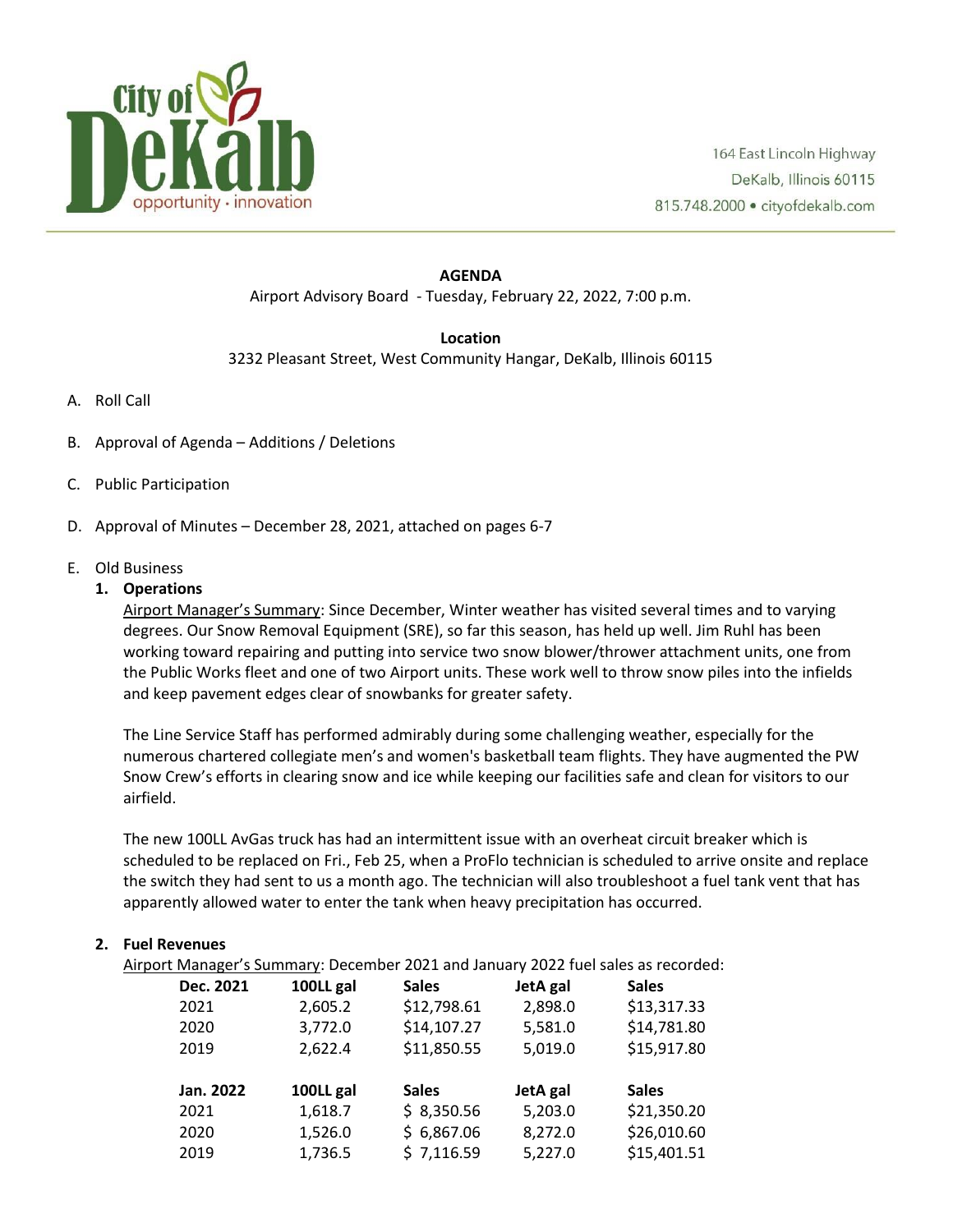A load of 100LL AvGas was received on Jan. 21 at \$3.717986/gal. A load of JetA fuel was received on Jan. 24, at \$3.006170/gallon.

Our current 100LL AvGas prices are \$5.70/gal, full serve, \$4.95/gal, self-serve, \$4.70/gal. Tenant; JetA is \$4.51/gal.

# **3. TIP Projects (Transportation Improvement Program)**

- **a. Federal FY2023-27 Transportation Improvement Program (TIP)** Airport Manager's Summary: The Resolution to accept the FY2023-27 TIP was passed by the City Council during the Jan. 10, 2022, meeting.
- **b. DKB-4556 Replace the Existing Visual Approach Slope Indicator (VASI) Units on Runway Ends 2, 20 and 27 with Precision Approach Path Indicator (PAPI) Units** Airport Manager's Summary: The FAA Flight Check occurred on Wed., Dec. 29, and the R2, R20 and R27 PAPI units were certified. The FAA performed a night Flight Check on Tue., Jan. 11, which certified the R27 REILs.

Pass-through Vendor payments to CMT engineering firm continue to be received from IDOT, processed, and paid to CMT for their services.

#### **c. DKB-4800 Rehabilitate Runway 2-20**

Airport Manager's Summary: Pass-through Vendor payments to CMT engineering firm continue to be received from IDOT, processed, and paid to CMT for their services.

# **d. DKB-4875 Rehabilitate Taxiway C**

Airport Manager's Summary: We are awaiting activation of the project by IDOT.

# **e. DKB-4924 Remove & Replace a Portion of the Aircraft Parking Apron**

Airport Manager's Summary: On Thu., Feb. 3, I participated in a Pre-Design meeting with CMT engineers and IDOT-DOA representatives. I have since been working with Neil/CMT on project revisions.

#### **f. Rebuild Illinois (RBI) Airport Capital Improvement Program (ACIP)**

Airport Manager's Summary: Since last report, no additional information has been provided on timing of projects.

#### **4. Airport Improvements**

# **a. FBO Redesign**

Airport Manager's Summary: Line Service Staff and I spent considerable time reorganizing and clearing clutter from the Community hangar to have a safe and organized workspace, a more presentable and professional environment for transient customers to experience, and to prepare for the new SASO tenant, Aeromotive Services, who began moving-in on Tue., Feb. 15.

# **b. Federal FY2022 Bipartisan Infrastructure Law (BIL)**

Airport Manager's Summary: On Wed., Feb 2, I emailed IDOT-DOA and requested clarification on the BIL funding time schedule. I received a response that they are awaiting clarification from the FAA.

# F. New Business

#### **1. SASOs Review**

Airport Manager's Summary: On Mon., Feb. 14, the City Council passed Resolution 2022-018 for the Aeromotive Services, Inc. Specialized Aviation Service Operation (SAS)) agreement and hangar and office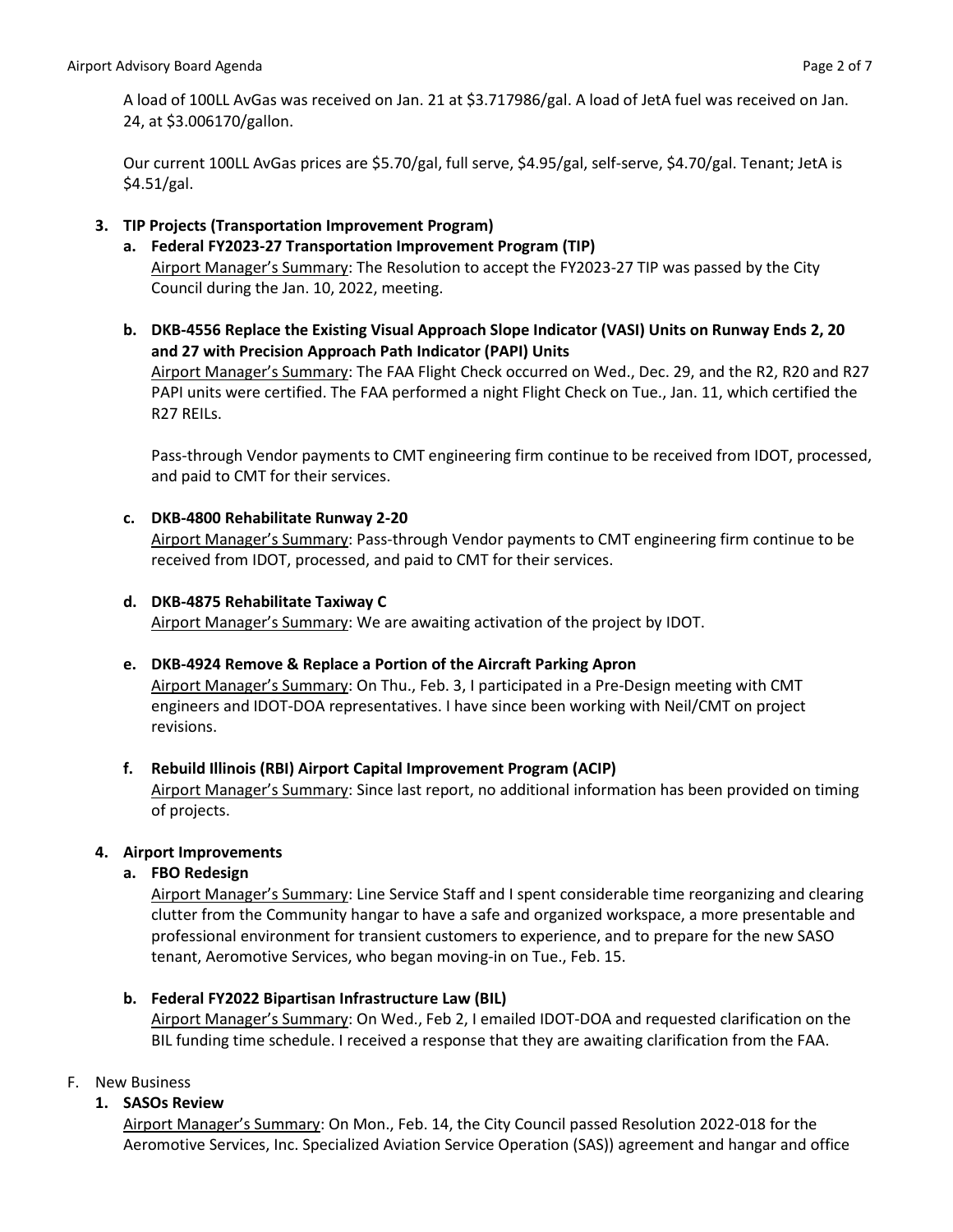lease. During that meeting, the City Council also requested a review of the Airport Minimum Standards and all SASO agreements to determine fair and equitable terms for each. Pages 4 and 5 of this agenda is a primer that I prepared for the City Manager to present to them for information. The Airport Advisory Board will review and work to this end.

G. Adjournment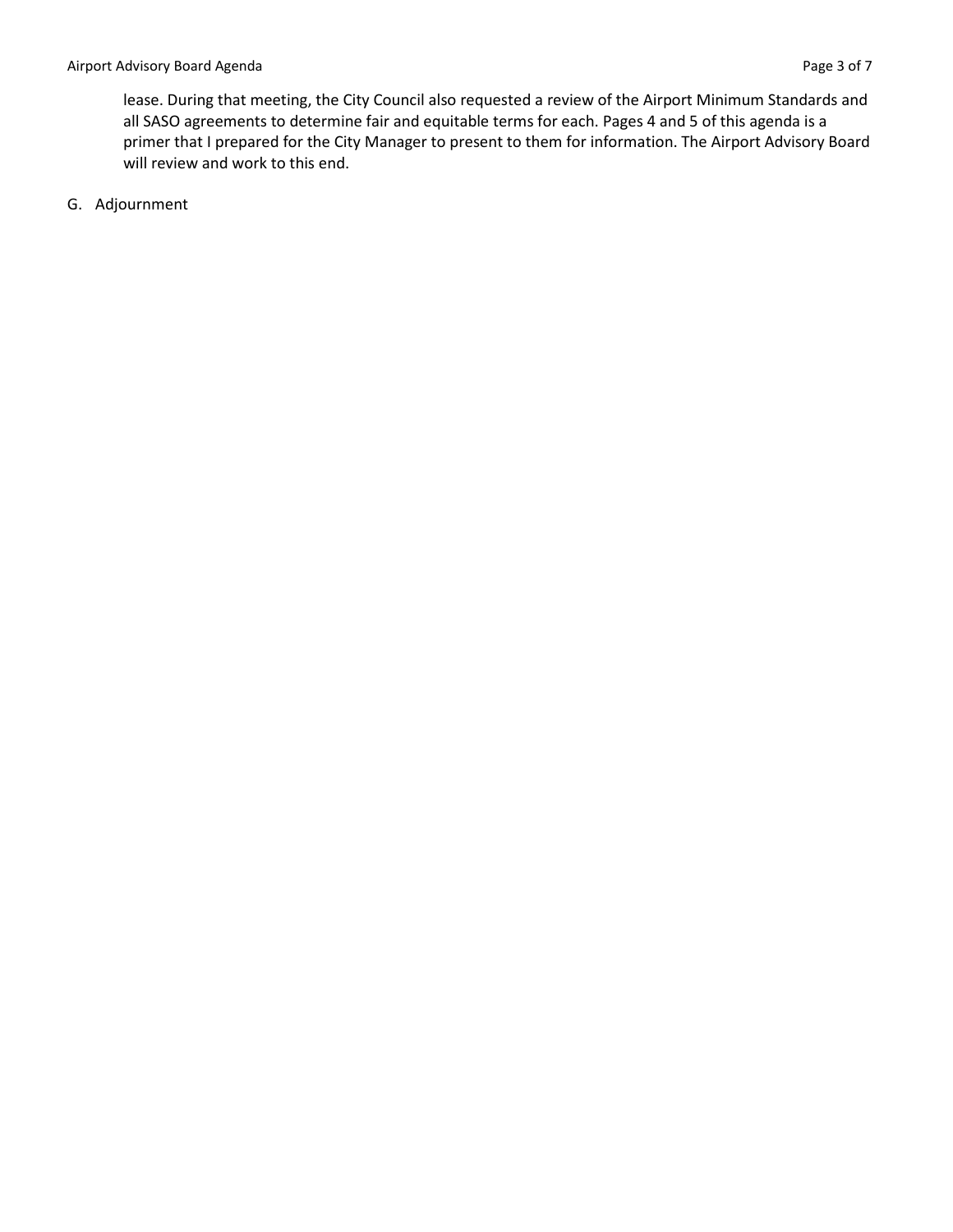# **DKB Specialized Aviation Service Operation (SASO) Primer**

# **Fly America Inc**

- Facility lease
	- o 3232 Pleasant St, Main Terminal East Hangar/Office
		- 8016sf combined
			- 7800sf hangar
			- 216sf office
		- \$1,982.37/mo. (\$0.247/sf)
			- Utilities included, except phone
			- \$23,788.44/yr
	- o Added 160sf Sim Room office on 2/1/2022
		- \$200/mo. (\$1.25/sf)
			- $\bullet$  \$2,400.00/yr
	- o **Total Lease Revenue**
		- **\$26,188.44/yr**
- SASO
	- o Began 7/1/2014
		- Renewed 7/1/2020 through 6/30/2022
	- o Fees
		- Aircraft
			- $3 \omega$  \$240.00 = \$720.00/yr
		- Instructors
			- $6 \omega$  \$30.00 = \$210.00/yr
		- Maintenance
			- $1 \text{ @ } $400.00 = $400.00/\text{yr}$
	- o **Total SASO fees**
		- **\$1,300.00/yr**
- **Total Revenue**
	- o **\$27,488.44/yr**

# **Win Aviation**

- Land lease for privately owned hangar (Hangar Right, LLC)
	- o 3210 Pleasant St
		- 29,005sf hangar
		- **\$6,581.59/yr** (\$0.227sf)
	- $\circ$  Lease terms 1/1/2014 to 12/21/2019 with nine successive options to extend five years
		- Amendment 5/27/2014 changed Win Win Aviation to Hangar Right, LLC
- SASO (Win Aviation)
	- o Began 3/26/2007
		- Renewed 3/26/2021 through 3/25/2023
	- o Maintenance
		- $\blacksquare$  1 @ \$400.00 = \$400.00/yr
	- o **Total SASO fees**
		- **\$400.00/yr**
- **Total Revenue**
	- o **\$6,981.59/yr**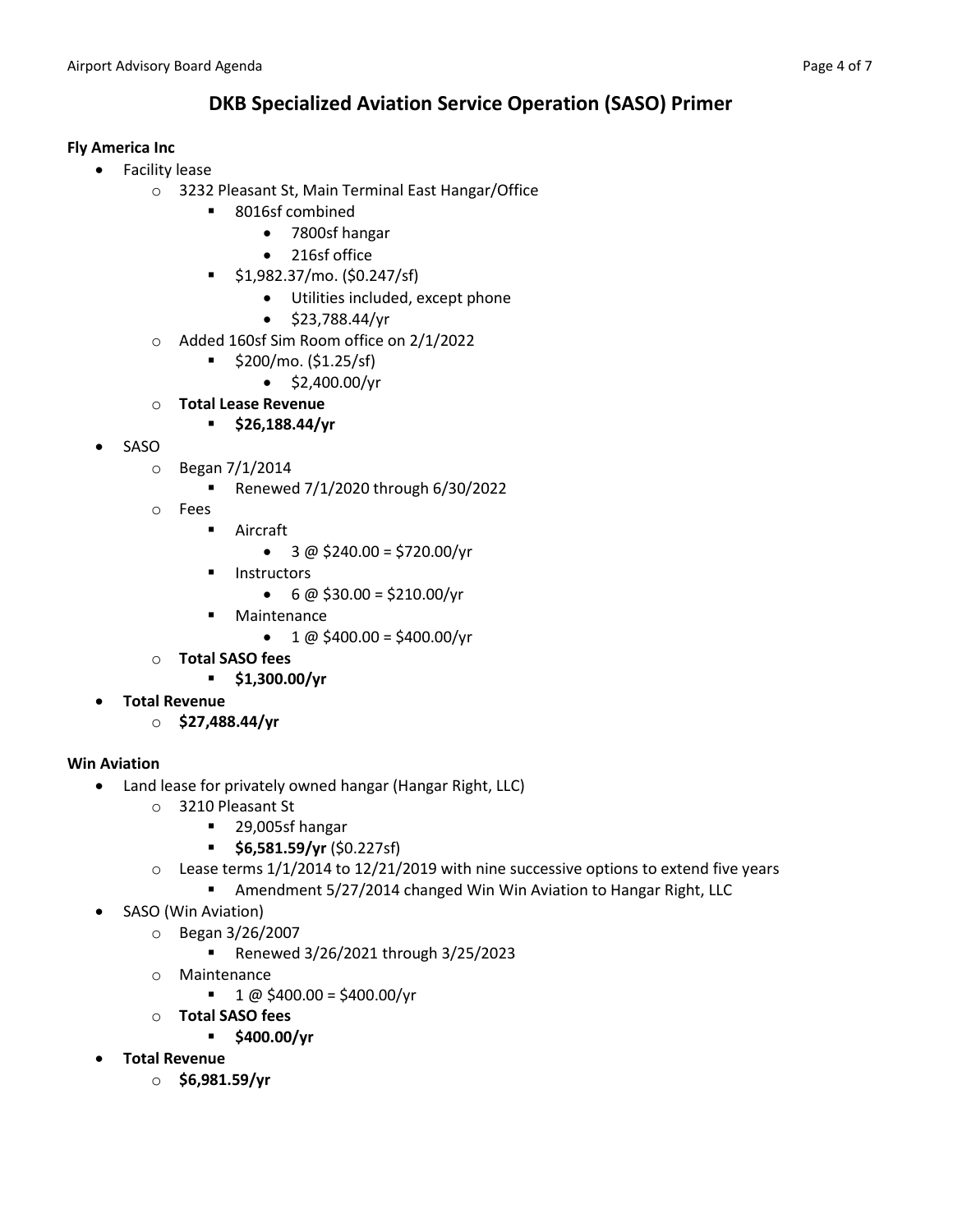# **Rev'd Up Motosports**

- Privately owns Midwest Hangar Corp, 2900 Pleasant St, Unit 1; rents Unit 2 from Midwest Hangar Corp
- SASO
	- o Began 7/1/2014
		- Renewed 7/1/2020 through 6/30/2022
	- o Fees
		- Maintenance
			- $1 \omega$  \$400.00 = \$400.00/yr
	- o **Total SASO fees**
		- **\$400.00/yr**
- **Total Revenue**
	- o **\$400.00/yr**

# **DeKalb Avionics**

- Land lease for privately owned hangar (Hangar Right, LLC)
	- o 2890 Pleasant St
		- 19,200sf hangar
		- **\$5,081.80/yr** (\$0.265/sf)
	- $\circ$  Lease terms 6/15/2004 for 20 years with six successive options to extend five years
- SASO
	- o None
	- o **Fees**
		- Maintenance
			- Not charged since no SASO exists
	- o **Total SASO fees**
		- **\$0.00/yr**
- **Total Revenue**
	- o **\$5,081.80/yr**

#### **Aeromotive Services, Inc.**

- Facilities lease
	- o 3232 Pleasant St, Main Terminal West Community Hangar/Office
		- 1200sf in Community hangar
			- \$559.20/mo. (\$0.466/sf)
		- 384sf office
			- \$200.00/mo. (\$0.52/sf) for first 2 years, then \$480.00/mo. with CPI increases
		- Utilities
			- $\bullet$  \$100.00/mo.
	- o **Total Lease Revenue**
		- **\$10,310.40/yr**
- SASO
	- o Began 2/15/2022
	- o Fees
		- Maintenance
			- $1 \text{ @ } 5400.00 = $400.00/\text{yr}$
	- o **Total SASO fees**
		- **\$400.00/yr**
- **Total Revenue**
	- o **\$10,710.40/yr**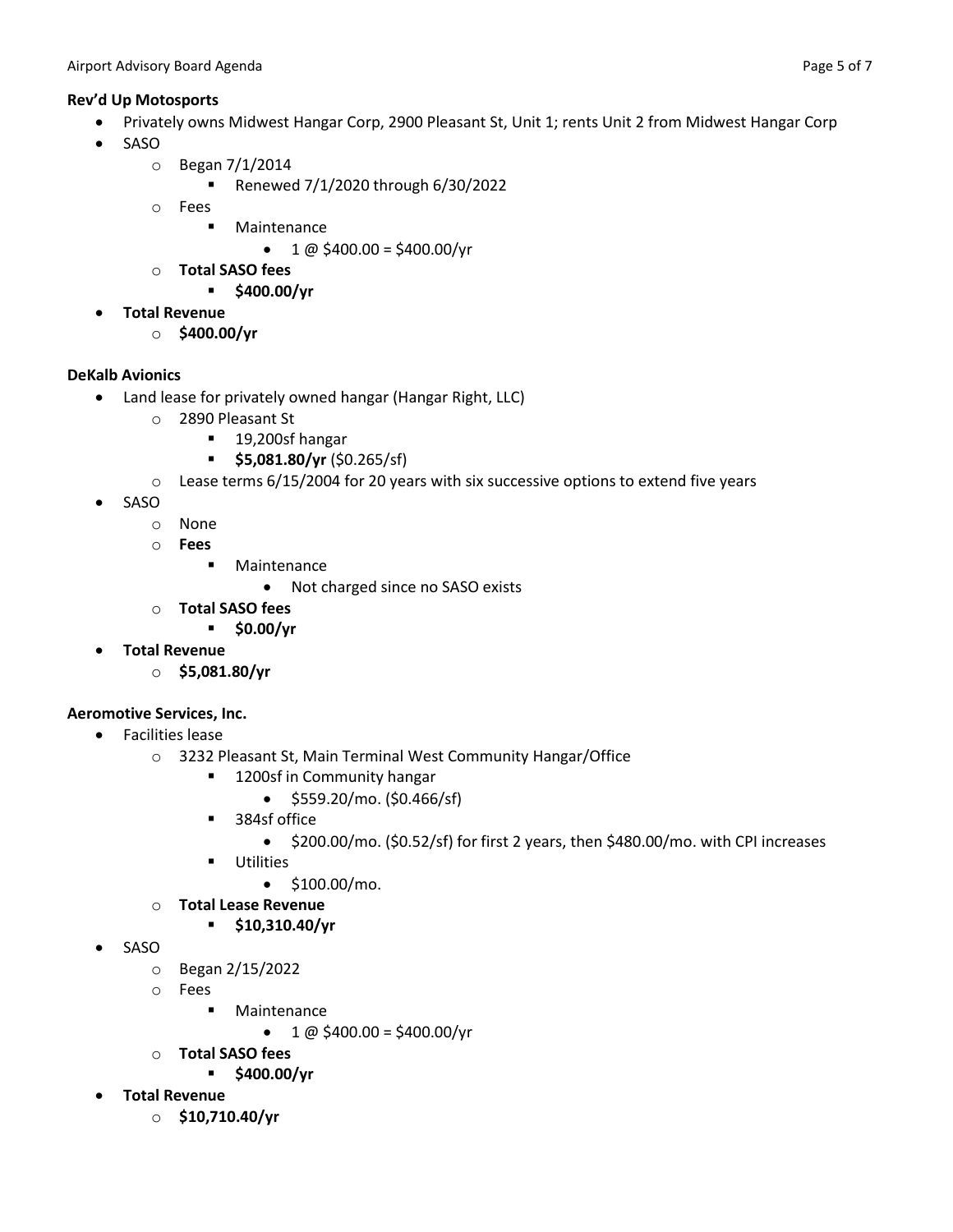

The Airport Advisory Board of the City of DeKalb, Illinois, held a Regular meeting on December 28, 2021, at the DeKalb Taylor Municipal Airport, 3232 Pleasant Street, DeKalb, Illinois, in the West Community Hangar.

Vice Chair Bernard Pupino called the meeting to order at 7:17 p.m.

A. Roll Call

Vice Chair Bernard Pupino called the roll and the following members of the Airport Advisory Board were present: Paul Borek, Scott Carlson, Richard Dowen, Bernard Pupino/Vice Chair and James Rhoades. Also present were City Council Liaison Tony Faivre, Airport Manager Renee Riani and City Manager Bill Nicklas.

B. Approval of Agenda

James Rhoades moved to approve the agenda; seconded by Scott Carlson. Motion passed by a majority voice vote of those present.

- C. Public Participation None
- D. Approval of Minutes October 26, 2021 Paul Borek moved to approve the minutes of October 26, 2021, meeting; seconded by Dick Dowen. Motion passed by a majority voice vote of those present.
- E. Old Business
	- **5. Operations**  No questions or discussion.
	- **6. Fuel Revenues**

Discussion and comments were made regarding the new tenant pricing structure for Full-Service 100LL AvGas, which will be \$.50/gallon above posted Self-Service pricing. No further questions or discussion.

# **7. TIP Projects (Transportation Improvement Program)**

- **a. DKB-4556 Replace the Existing Visual Approach Slope Indicator (VASI) Units on Runway Ends 2, 20 and 27 with Precision Approach Path Indicator (PAPI) Units** No questions or discussion.
- **b. DKB-4800 Rehabilitate Runway 2-20** No questions or discussion.
- **c. DKB-4875 Rehabilitate Taxiway C** No questions or discussion.
- **d. Rebuild Illinois Airport Capital Improvement Program (ACIP)** No questions or discussion.